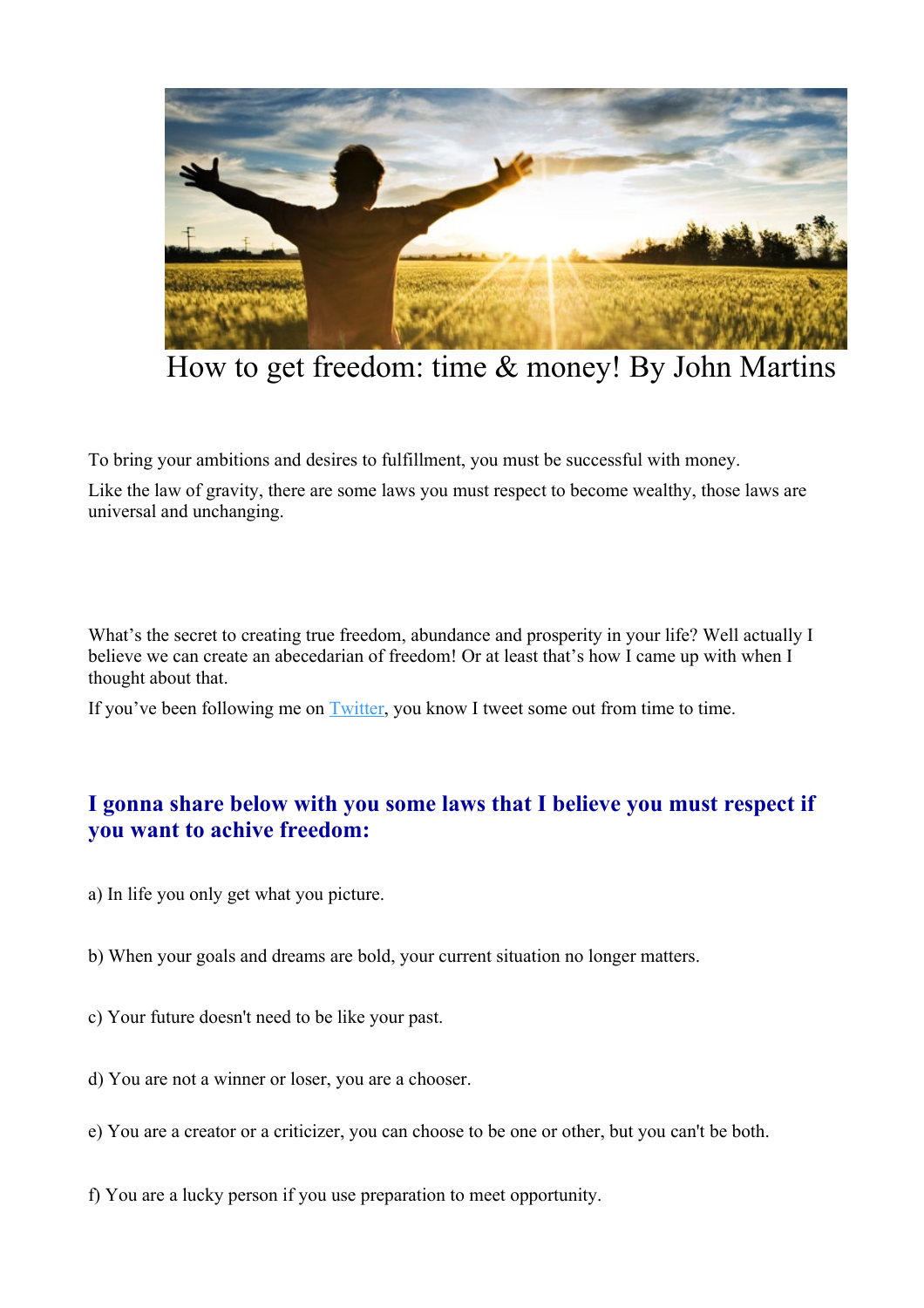

g) You can have advisors or mentors.

h) You can choose advisors like a friend, father, mother and grand-parents.

i) You can choose a mentor like Michael Jordan to you become the best basketball player, Cristiano Ronaldo to you become the best soccer player or study rich people to become like they are, live and have what they have and you want too.

j) You need to have the willingness to take action, and seize an opportunity when it presents itself.

k) You need to be always vibrating in the state of love, peace, joy and gratitude.

l) You can only have change and success if you put in the action.

m) You need to prepare yourself for the next time "luck" comes around.

n) For you have "luck" you need knowledge.

o) For you have "luck" you need preparation.

p) For you have "luck" you need perseverance.

q) You need to be clear in what you ask and then get out the way and let it happen.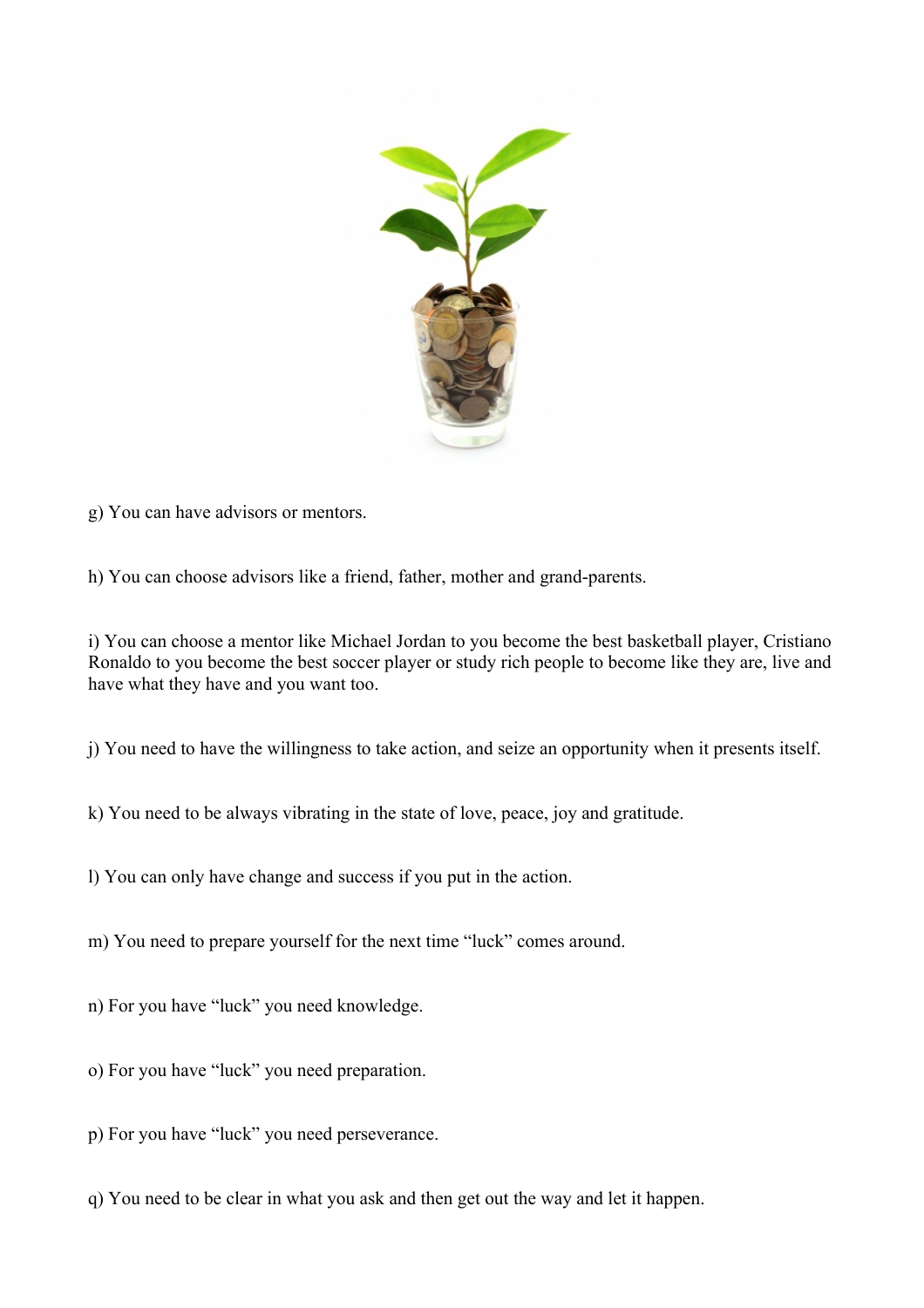

r) You gonna understand abundantly clear that you'll almost always get what you want, but almost never in the way you expect it.

- s) You need to expect the unexpected and then roll with it.
- t) You need to understand that time is more valuable than money.
- u) You need to be better in your life so your life become easier.
- v) You need to become an attractive person so you can attract freedom.
- w) You were born dumb, naked and speechless.
- x) You were born to be healthy, happy, and free.
- y) You need to have a plan, a bad plan is still always better than no plan at all.
- z) In life you don't get what you want, you get what you are.

In every study of successful people, the acceptance of personal responsibility seems to be the starting point. Before that, nothing happens. After you accept complete responsibility, your whole life begins to change.